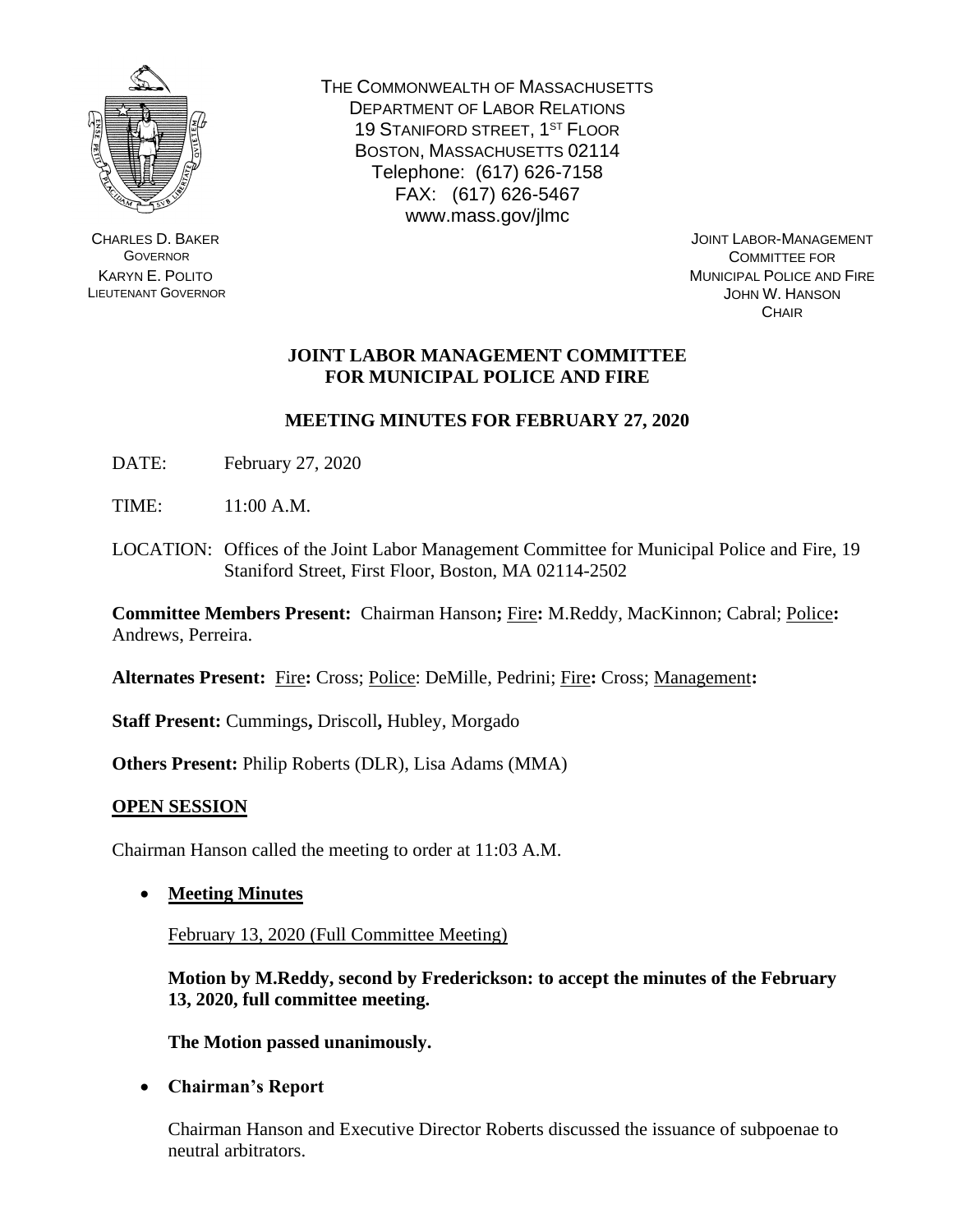Mr. Andrews submitted the list of Police Alternate Committee Members: Billy DeMille, John Nelson, Rick Pedrini, Larry Calderone, Tom Reddy. There was no objection.

The Management Chair submitted the name of Tony Mazzucco, General Manager of the Town of Norwood as an Alternate Committee Member. There was no objection.

Matt Reddy proposed a change in the process of selecting a neutral arbitrator in which the Management and Labor Staff Representatives would each propose two arbitrators to be placed on the selection list and Chairman Hanson would propose three names. Chairman Hanson explained his current process of trying to spread the work around among the arbitrators and also proposing one of two new arbitrators. Mr. Reddy made a motion to adopt the new procedure but withdrew the motion in favor of further discussion at a future meeting.

Mr. Roberts discussed with the Committee the upcoming labor conference at UMass Amherst and invited Committee Members to attend.

## • **Petition, Jurisdiction, Awaiting Funding List (AFL) and Other Cases:**

| <b>Case Number Organization</b> |                         | <b>Mediator/Sr. Staff</b> | <b>Topic/Vote/Action</b> |  |
|---------------------------------|-------------------------|---------------------------|--------------------------|--|
|                                 |                         |                           |                          |  |
| 1. 19-7773                      | <b>Arlington Police</b> | DC, DJM                   | Jurisdiction             |  |

Mr. Cummings briefed the Committee.

**Motion by Andrews, second by Frederickson: to take jurisdiction in the case of Arlington Police Patrol Association and the Town of Arlington, JLM-19-7773.**

**The Motion passed unanimously.**

**Motion by Andrews, second by Frederickson: to assign the following Committee members to the case of the Arlington Police Patrol Association and the Town of Arlington, JLM-19- 7773: Andrews/T.Reddy for Police and Yanakakis for Management.**

**The Motion passed unanimously.** 

2. 19-7776 Easthampton Fire JOEH, DJM Jurisdiction

Mr. Morgado briefed the Committee.

**Motion by M.Reddy, second by Frederickson: to take jurisdiction in the case of Easthampton Firefighters Union, Local 1876, IAFF and the Town of Easthampton, JLM-19-7776**.

**The Motion passed unanimously.**

**Motion by M.Reddy, second by Frederickson: to assign the following Committee members to the case of Easthampton Firefighters Union, Local 1876, IAFF and the Town of Easthampton, JLM-19-7776: Cross/Keene for Fire, Mazzarella for Management.**

**The Motion passed unanimously.**